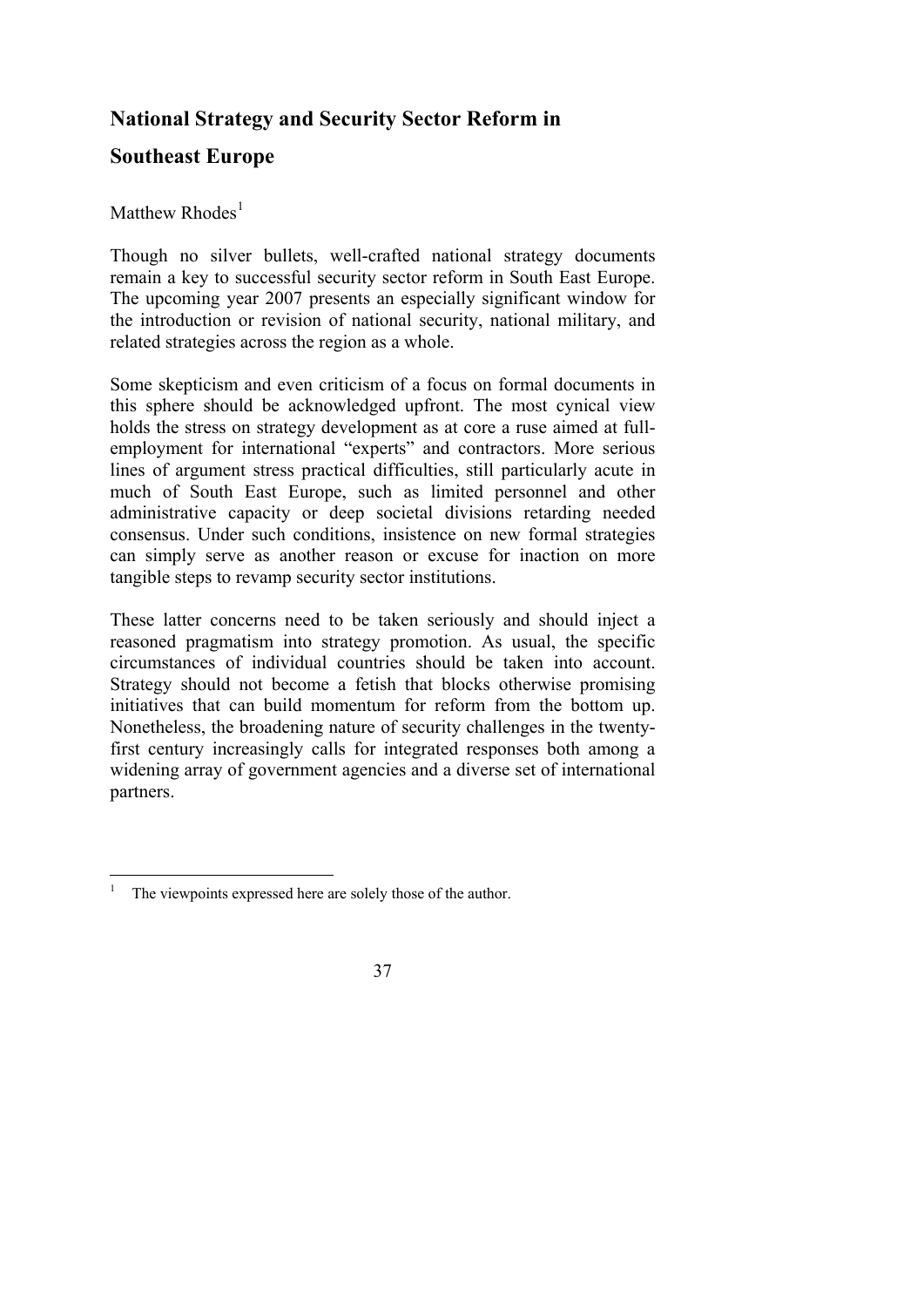Beyond a certain threshold, formal strategies hold a number of advantages over ad hoc, piecemeal approaches and greatly improve the chances for successful, sustained advancement of security reform.

First, the disciplining effect of "putting it in writing" pushes the top leadership of a country or ministry to clarify key assumptions, priorities, and trade-offs concerning their objectives and the measures to achieve them.

Second, as expressions of leadership intent strategies at minimum set boundaries for bureaucratic competition and ideally serve to guide and coordinate the detailed work of separate ministries, departments, and agencies.

Third, they can provide a medium for legislatures to exercise their complementary roles in overseeing and shaping security policy.

Fourth, open strategies can also promote democratic accountability and the development of awareness and expertise on security matters within society. This is especially the case regarding specialists from higher education or research institutions, industry and business, other NGOs, and the media.

Last but not least, documents communicate priorities and intentions to foreign governments and other external audiences, highlighting areas for potential cooperation or management of differences. NATO in particular has made integrated security and military strategies de facto membership requirements. As general indicators of security sector maturation, strategies also fit with recent EU Presidencies' focus on reform in this area.

These benefits are not automatic. Ensuring positive effects that justify the effort involved requires getting both process and substance more than less "right." Individual strategies' strongpoints and shortcomings vary in this regard. To a greater or lesser extent, however, the following five points apply to nearly all.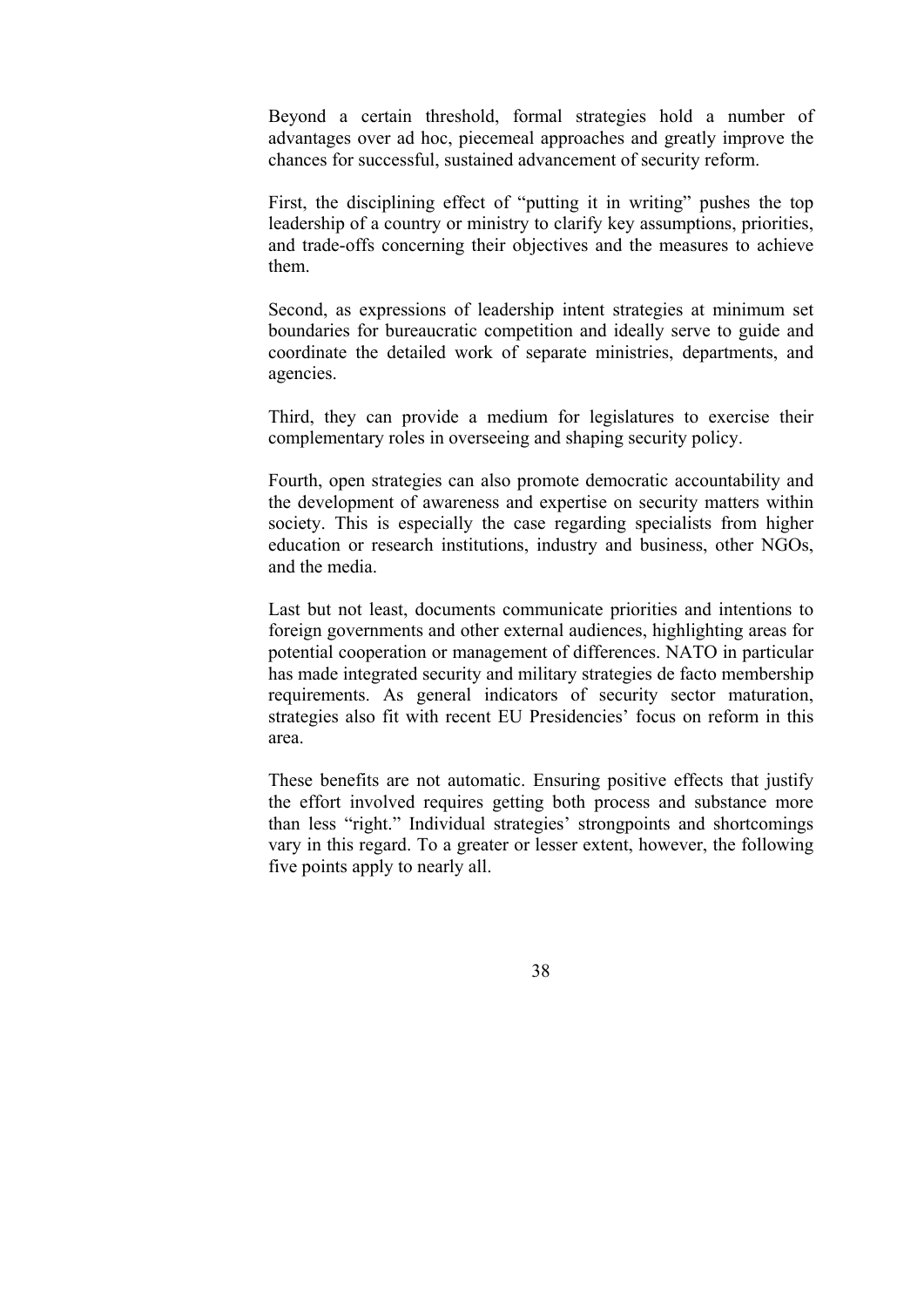First is the issue of timing. Almost all the countries of the region are "due" for new security strategies and subordinate documents in the next twelve to eighteen months. Some (such as  $Serbia<sup>2</sup>$ ) have yet to adopt their first such basic documents. Several others (such as Croatia, Macedonia, and Slovenia) retain strategies from early in the decade already past or fast reaching the end of their useful shelf life. As a rule of thumb, national strategies should be re-evaluated and revised at least every four years given the passage of time, political turnover, and significant security developments. Recent or impending events such as the separation of Serbia and Montenegro in summer 2006, anticipated signals on NATO membership for the three MAP countries and on PfP for Bosnia and Herzegovina, Montenegro, and Serbia from the alliance's November summit in Riga, EU accession for Romania and Bulgaria in January 2007, and approaching United Nations action on the status of Kosovo all reinforce this point.

Along with the general message that the countries of the region should not wait too long to update strategies, special mention is warranted of one that introduced its strategy too soon. Montenegro adopted its security strategy on June 20, four weeks after its referendum on independence. The country had already functioned as a largely separate entity under the loose state union with Serbia and wanted to emphasize its new full statehood and Euro-Atlantic aspirations as quickly as possible. Still, it would have been better to wait until after parliamentary elections in September provided a fresh political mandate.

This raises the second general point, the need to balance breadth of participation with coherent guidance and coordination in strategy development. Even the highest level security strategy documents can still be the exclusive preserve of small teams within Ministries of Defense or Presidential or Prime Ministerial offices. Worse, though the trend appears to be passing, several countries' early security and military strategies were in large part ghost-written by outside contractors.

 $\frac{1}{2}$  Advisors to Serbian President Boris Tadic reportedly completed a draft security strategy in October 2006; http://www.b92.net/eng/news/politicsarticle.php?yyyy=2006&mm=10&dd=11&nav\_category=90.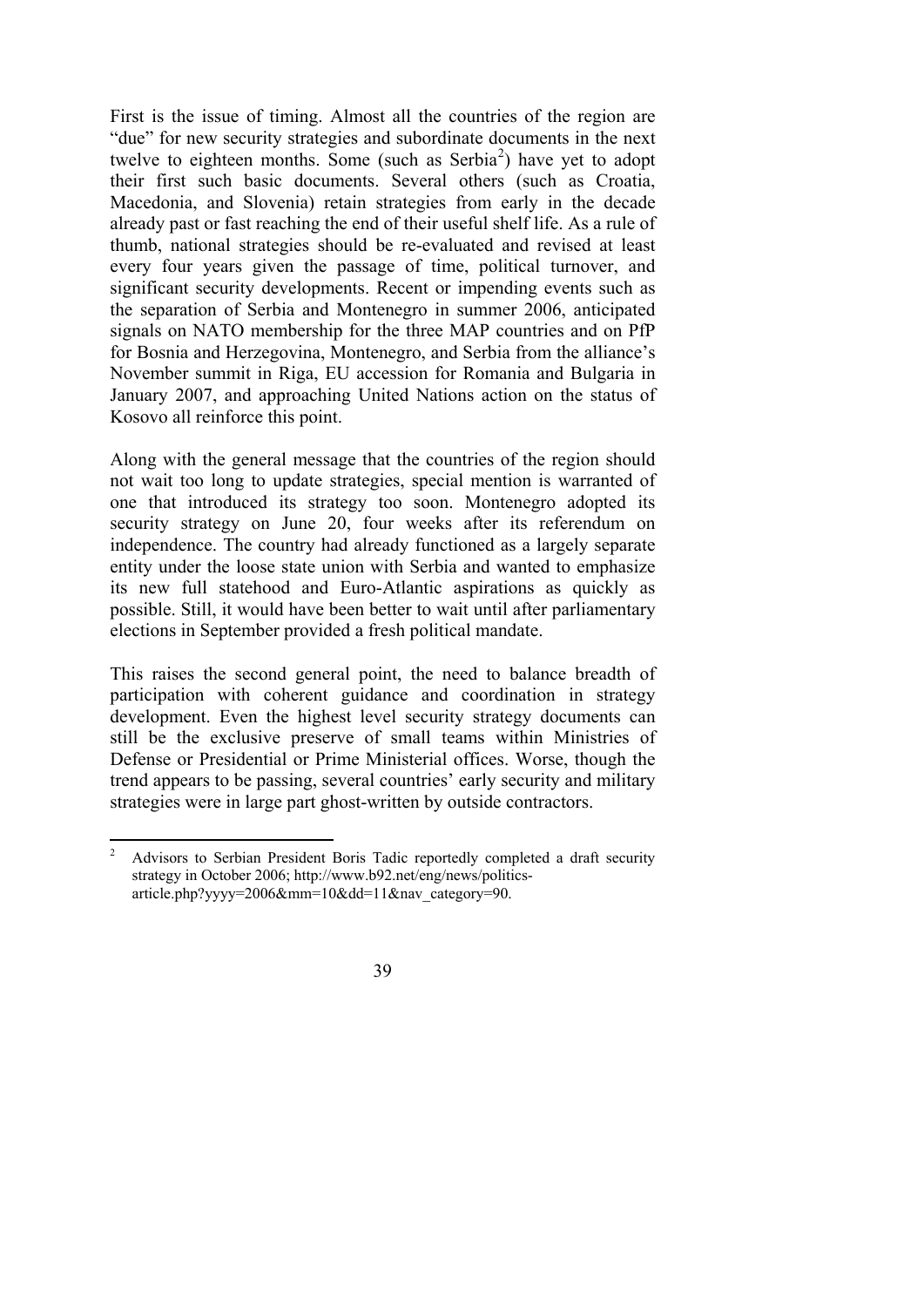Bearing in mind that the process can be as or more important than the finished product, at a minimum other concerned ministries such as Foreign Affairs and Interior should be involved. As suggested above, it can also be profitable to include parliament and its committees as well as non-governmental experts in formal or informal roles. Though opening the drafting to messier bargaining, inclusiveness offers two key potential benefits. First, more minds at work means increased chances for creative ideas to be proposed as well as for poor ones to be reconsidered. Second, even if the end product is less elegant, $3$  an inclusive process can raise the sense of shared identification with and commitment to the finished strategy in a way that enhances effort for its actual implementation.

A third issue concerns strategies' evaluation of the security environment confronting South East Europe. This is generally a strong point. Across the region most documents, including military strategies, lay out realistic, comprehensive assessments of prevailing challenges. Emphasis goes to "non-traditional" threats such as transnational crime, corruption, economic fragility, and inter-communal tensions over conventional military attacks as the most pressing issues for their countries.

Even here, however, greater clarification and prioritization would be useful. For instance, in addressing terrorism, a real issue for the region, strategies could go further beyond general alignment with international concern to weigh specific ways it may concern them directly in terms of possible attacks and/or of al Qaedist or other affiliates residing on or transiting their territory.

Progress on the preceding point would also spillover to a fourth. Many documents share a common weakness of failing to move beyond articulation of general aspirations to specification of tangible policy measures to achieve them. Too often, emphasis on full membership in NATO and the European Union is not followed by description of priority measures, necessary areas for preparation, or even reference to separately issued accession strategies or agreements. Although understandably limited for countries still on the outside, strategy

 $\overline{a}$ 

<sup>3</sup> As the saying goes, "a camel is a horse designed by a committee".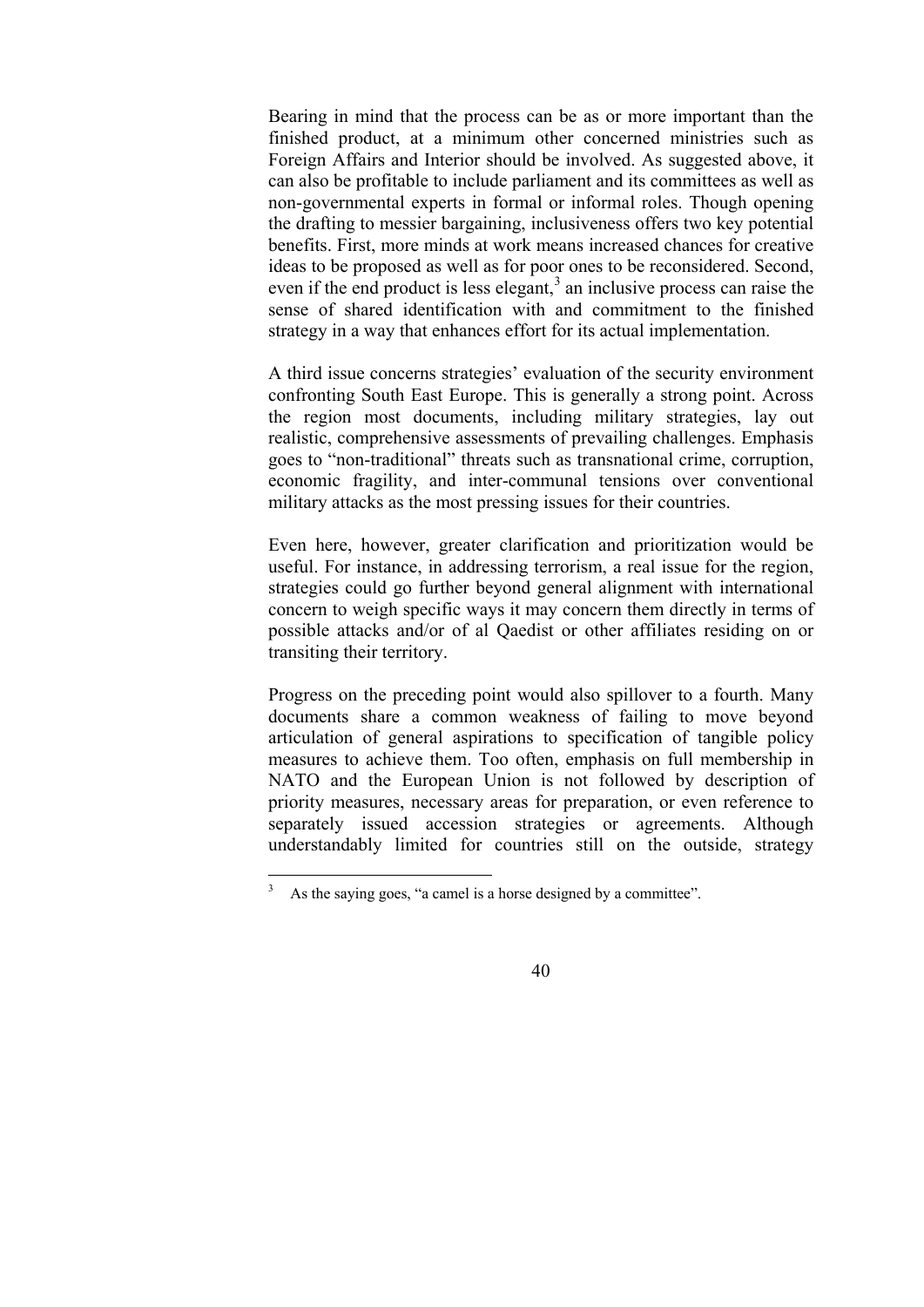documents might also do more to outline in broad terms countries' viewpoints on further development of these and other key international institutions as well as of the division-of-labor and relations among them.<sup>4</sup> Likewise, military strategies' invocation of the need for modernization and inter-service jointness can remain unaccompanied by realistic, prioritized steps toward these goals. The relationship among various entities involved in intelligence collecting and analysis is also often underspecified.

Regional relations present a fifth and final point. Strategies typically acknowledge the importance of peaceful coexistence and friendly interaction with the other countries of South East Europe. However, often little or no attention is devoted to specific issues in bilateral relations with individual neighbors or to the respective roles of the seemingly endless number of sub-regional initiatives and frameworks to advance cooperation. Finally, several countries' documents or drafts contain references to "external minorities," ethnic co-nationals outside the borders of the "mother country" in which the group is the majority. Here drafters must take care to avoid exaggerated or ambiguous language that would predictably fuel distrust with the governments of the states where such minorities reside.

To sum up, the simple passage of time together with an unusually concentrated set of transformative events means that nearly every country in South East Europe will be ripe for new basic security documents in the course of 2007. Regional leaders should place new strategies high on their agendas. Their degree of success in advancing security sector reform, and thus also their countries' Euro-Atlantic integration, can be significantly enhanced by thoughtfully crafted, current strategy documents subject to serious implementation.

 $\frac{1}{4}$  One inhibiting instance candidate countries may recall dates from the mid-1990s. Then-EU Commissioner Hans van den Broek replied to sharp criticisms of the Common Agricultural Policy by Czech Prime Minister Vaclav Klaus by reminding him "it is not the EU which wishes to join the Czech Republic".